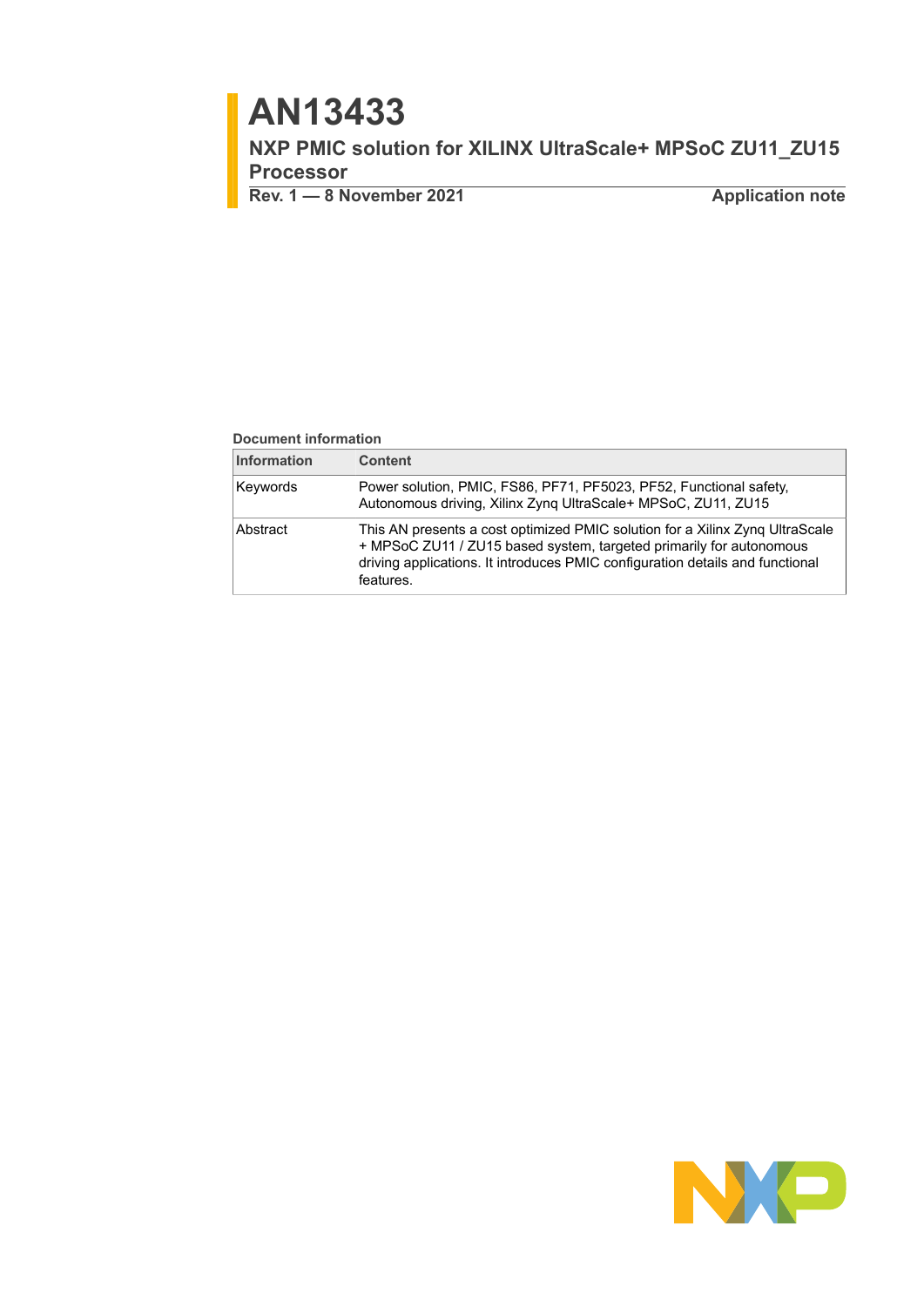### **Revision history**

| <b>Rev</b> | <b>Date</b> | ποπ                     |
|------------|-------------|-------------------------|
| l ۷.1      | 20211108    | .<br>version<br>Initial |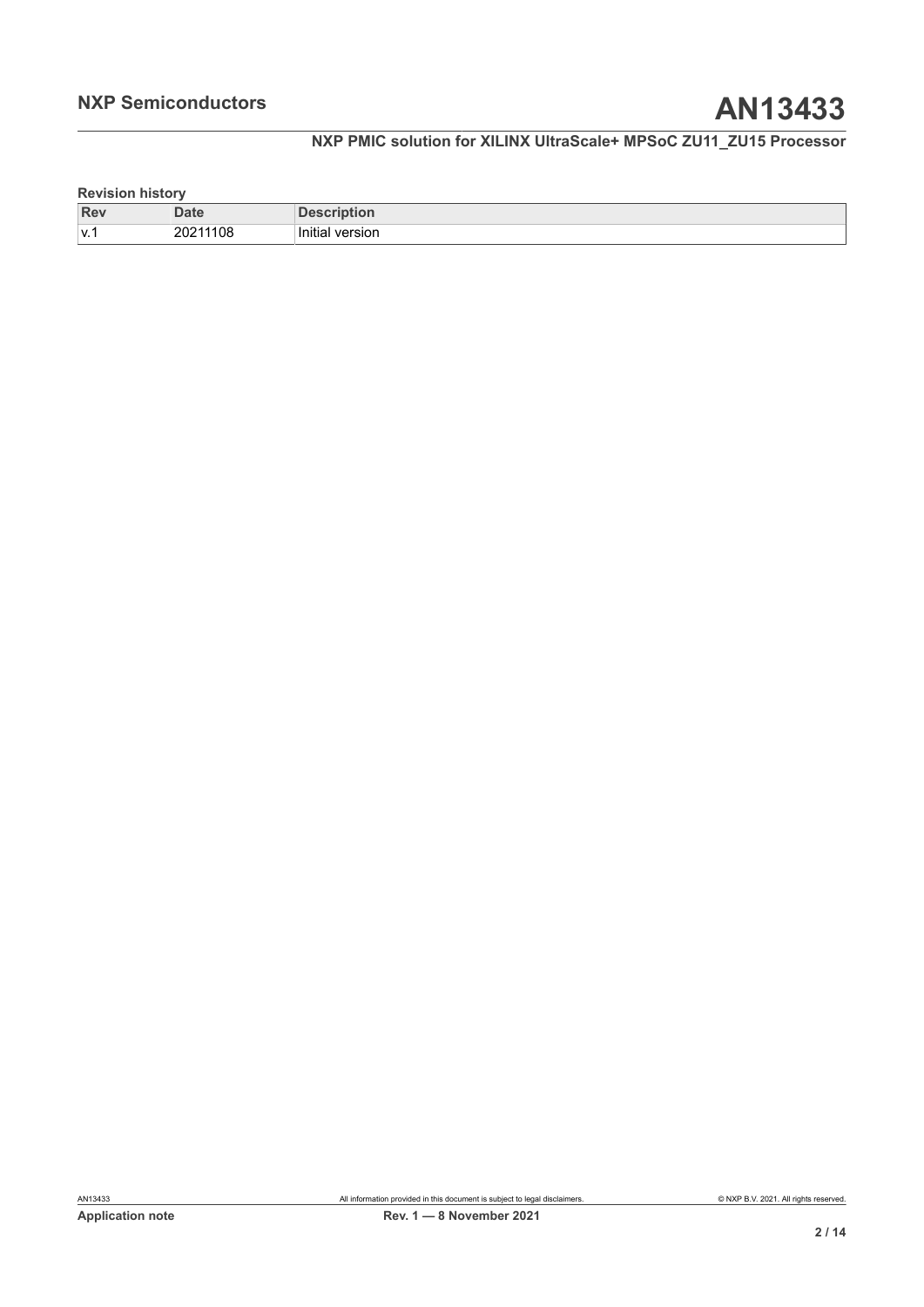## <span id="page-2-0"></span>**1 Introduction**

This application note (AN) shows how to supply a XILINX Zynq UltraScale+ MPSoC series (ZU11/ZU15) processor based system using NXP safety Power Management ICs (PMICs). The application note presents one cost optimized system power solution with four NXP PMICs, including power tree, power up sequence, PMIC / microcontroller unit (MCU) interaction, and functional safety information. The AN also provides the complete PMIC schematic, with the associated BOM.

The Xilinx Zynq UltraScale+ MPSoC ZU11 / ZU15 is a high performance smart processing platform for deep learning, targeted for vehicle autonomous driving applications. Designing a power solution for a processor of this complexity is a challenge, considering the processor's multiple power rails and functional safety capability. This challenge can be addressed using NXP's portfolio of configurable and linkable devices (see [BYLink\)](https://www.nxp.com/products/product-information/bylink-system-power-platform:BYLINK?tid=FSHBNR_20210804). This NXP multiple PMIC solution can facilitate customer designs by simplifying power solution design and reducing development time. Multiple NXP PMICs can be combined to act as "one chip" to power and secure a ZU11 / ZU15 system.

## <span id="page-2-1"></span>**2 Power solution**

One safety MCU is usually needed in a ZU11 / ZU15 based autonomous driving application. The safety MCU directs decision and control functions. This section presents one typical PMIC solution for this type of system. NXP PMICs integrate flexible OTP (One Time Programming), using the [BYLink](https://www.nxp.com/products/product-information/bylink-system-power-platform:BYLINK?tid=FSHBNR_20210804) strategy. OTP allows customized configuration of PMIC functions and parameters to meet specific application requirements, which helps customers optimize their designs.

### **2.1 System power block diagram**

<span id="page-2-2"></span>This PMIC solution uses FS86, PF52, PF71 and PF5023 series PMICs. [Table](#page-3-0) 1 illustrates the power tree. The FS86 integrates a battery connected pre-regulator that generates intermediate voltages used at the power supply inputs of PF series PMICs. The FS86 also supplies power to the safety MCU. PF52, PF71 and PF 5023 are low input voltage PMICs that offer power to the ZU11 / ZU15.

NXP PMICs have built in OTP memory that stores key startup configurations. Each PMIC also features a dedicated functional block used to synchronize the power up sequence of multiple PMICs. This allows multiple NXP PMICs to work like "one chipset" in the system. Because of this, there is no need for an external controller to configure system default voltage and the power up sequence. This saves design effort and reduces the system's complexity.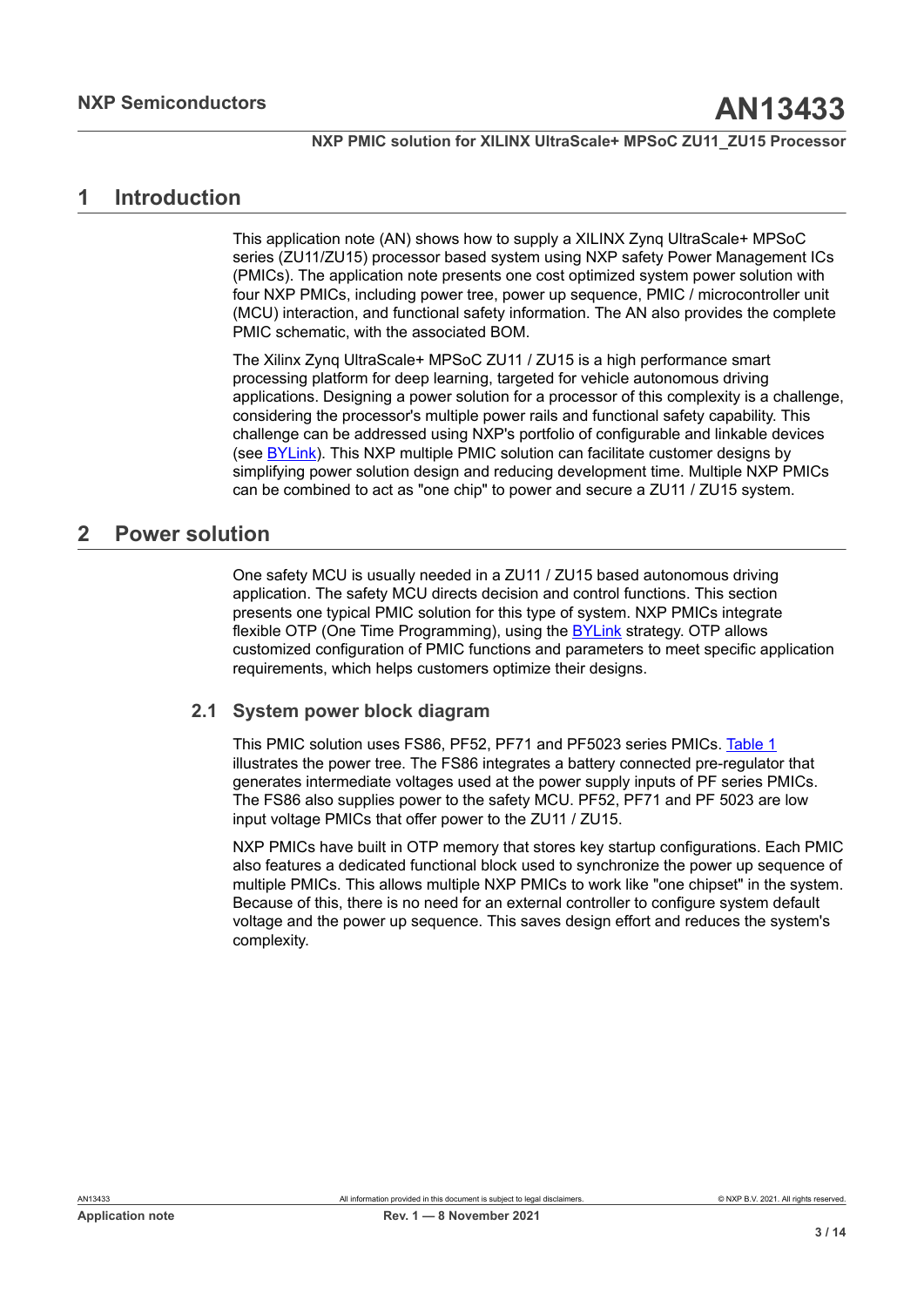

<span id="page-3-1"></span>

*Note: In an actual application, the ZU11 or ZU15 Rail 1 current requirement may exceed 16 A, which is the PF52 maximum output current. If so, the customer must replace the PF52 with another power supply.*

## **2.2 PMIC configuration for ZU11 / ZU15**

<span id="page-3-2"></span>The FS86 pre-regulator Vpre output supplies input voltage to PF PMICs. PF71 contains five high efficiency buck converters and two regulators with load switch options. PF5023 contains three buck converters. PF52 is designed to be the primary core power supply. It contains two high power buck converters. Each buck converter in PF71 and PF5023 is rated up to 2500 mA, and each linear regulator is rated up to 400 mA. In the PF52, each buck converter is rated up to 8000 mA. Two buck converters configured as dual-phase can supply up to 16 A in total continuous output current. PF71, PF5023 and PF52 buck converters support Dynamic Voltage Scaling (DVS).

[Table](#page-3-0) 1 summarizes the PMIC power supply configuration for ZU11 / ZU15.

<span id="page-3-0"></span>An NXP Multi-PMIC internal power up sequencer can accurately implement power up and power down sequence synchronization for all power rails, using the PWRON and XFAILB functions of each NXP PMIC. The default sequence slots for PMICs are programmed via the OTP configuration registers. Each sequence slot includes time base and time slot information, allowing flexible power up / power down sequence configuration. This power up / power down sequencing in systems with ZU11 / ZU15 requirements is executed by the PMIC, and does not require control by the safety MCU.

|  |  | Table 1. NXP PMIC output power configuration for ZU11 / ZU15 |  |
|--|--|--------------------------------------------------------------|--|
|  |  |                                                              |  |

| Xilinx ZU11 / ZU15 power rail |        |                                                                            | NXP PMIC output power configuration |                           |                                       |  |  |
|-------------------------------|--------|----------------------------------------------------------------------------|-------------------------------------|---------------------------|---------------------------------------|--|--|
| Rail                          | Symbol | <b>Output channel</b>                                                      | <b>Output</b><br>voltage / V        | Current<br>capability / A | Power up<br>sequence                  |  |  |
| AN13433                       |        | All information provided in this document is subject to legal disclaimers. |                                     |                           | © NXP B.V. 2021. All rights reserved. |  |  |
| <b>Application note</b>       |        | Rev. $1 - 8$ November 2021                                                 |                                     |                           |                                       |  |  |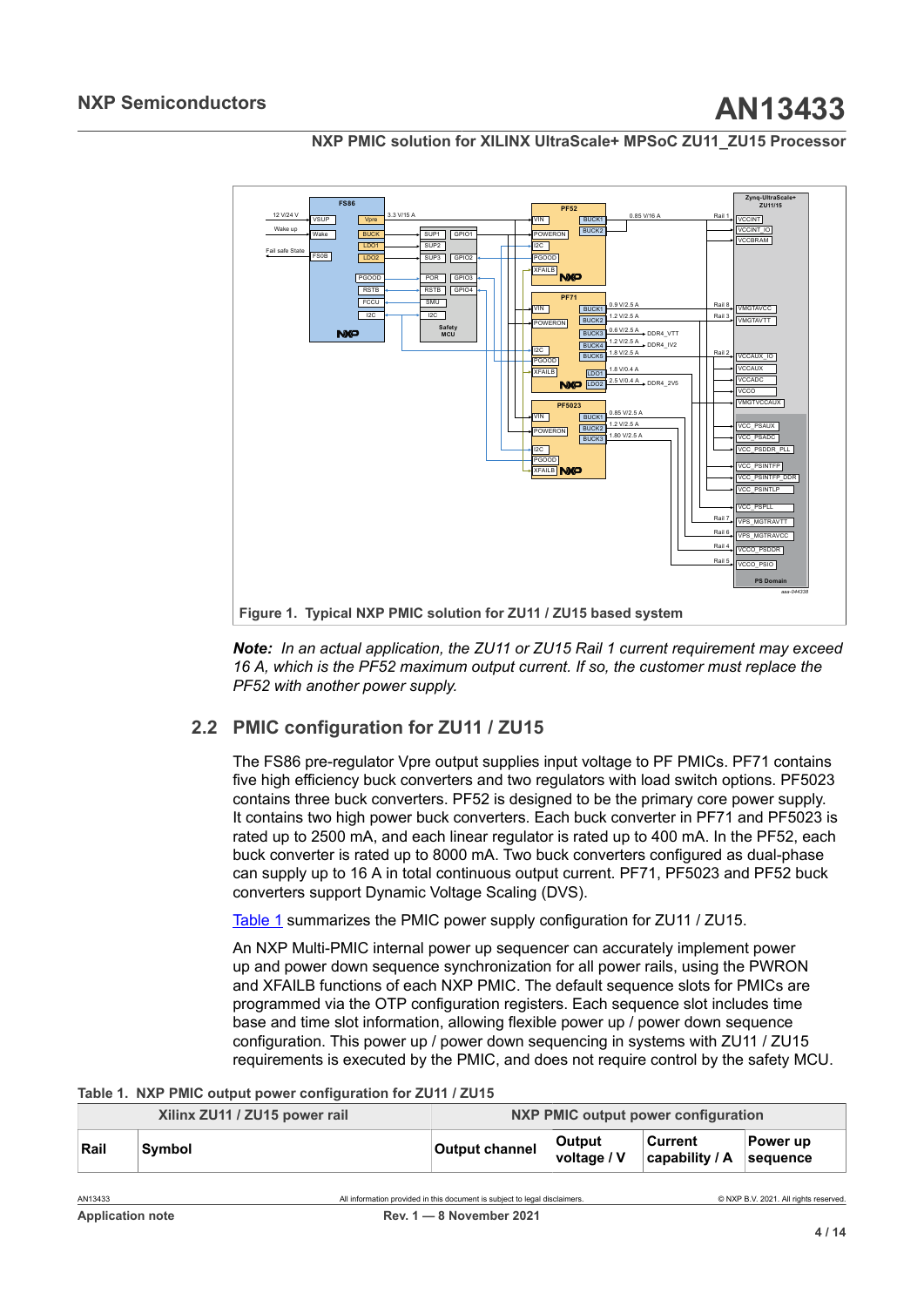|           | Xilinx ZU11 / ZU15 power rail                                                      |                     |      | <b>NXP PMIC output power configuration</b> |                |
|-----------|------------------------------------------------------------------------------------|---------------------|------|--------------------------------------------|----------------|
| Rail 1    | VCCINT, VCC PSINTFP, VCC PSINTLP,<br>VCC PSINTFP DDR, VCCINT IO,<br><b>VCCBRAM</b> | <b>PF52</b>         | 0.85 | 16                                         | 1              |
| Rail 2    | VCC PSAUX, VCC PSADC, VCC PSDDR<br>PLL, VCCAUX, VCCAUX IO, VCCADC                  | PF71 BUCK5          | 1.8  | 2.5                                        | 2              |
| Rail 3    | VCC PSPLL, VPS MGTRAVTT                                                            | PF71 BUCK1          | 1.2  | 2.5                                        | 2              |
| Rail 4    | VCCO PSDDR                                                                         | <b>PF5023 BUCK2</b> | 1.2  | 2.5                                        | 3              |
| Rail 5    | VCC PSIO[0:3]                                                                      | <b>PF5023 BUCK3</b> | 1.8  | 2.5                                        | 3              |
| Rail 6    | <b>VPS MGTRAVCC</b>                                                                | <b>PF5023 BUCK1</b> | 0.85 | 2.5                                        | $\overline{2}$ |
| Rail 7    | VPS MGTRAVTT, VMGTVCCAUX                                                           | PF71 LDO1           | 1.8  | 0.4                                        | 3              |
| Rail 8    | <b>VMGTAVCC</b>                                                                    | PF71 BUCK2          | 2.5  | 0.4                                        | $\mathbf 1$    |
| NA.       | DDR4 1V2                                                                           | PF71 BUCK4          | 1.2  | 2.5                                        | 3              |
| NA.       | DDR4 VTT                                                                           | PF71 BUCK3          | 0.6  | 2.5                                        | 3              |
| <b>NA</b> | DDR4 2V5                                                                           | PF71 LDO2           | 2.5  | 0.4                                        | 3              |

### **Table 1. NXP PMIC output power configuration for ZU11 / ZU15***...continued*

*Note: In an actual application, the ZU11 or ZU15 Rail 1 current requirement may exceed 16 A, which is the PF52 maximum output current. If so, the customer must replace the PF52 with another power supply.*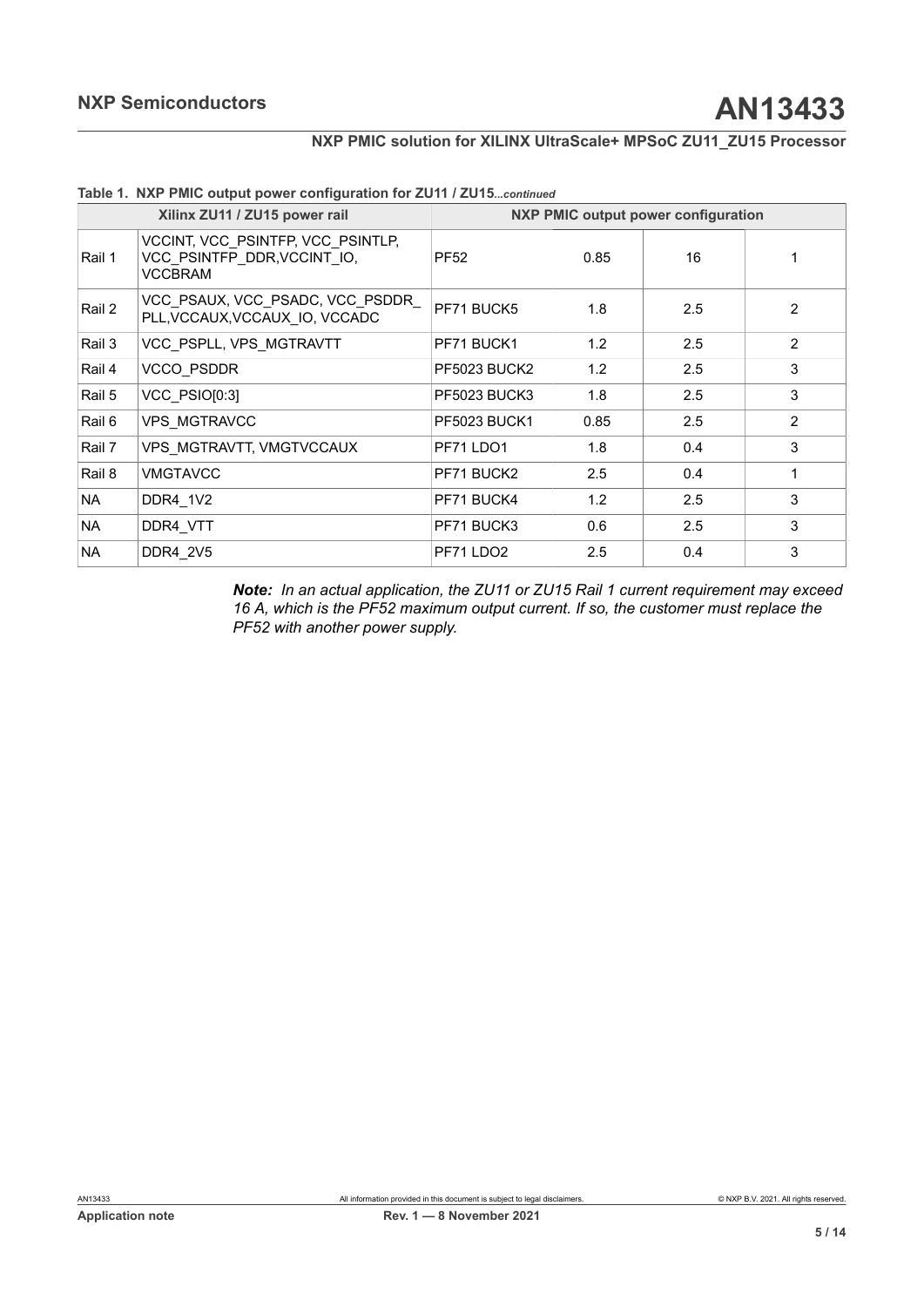## **2.3 PMIC and Safety MCU interconnection**

<span id="page-5-1"></span><span id="page-5-0"></span>[Table](#page-5-0) 2 details the IO connections between the Safety MCU and the PMIC.

**Table 2. Xilinx ZU11 / ZU15 connection with PF52+PF71+PF5023**

| <b>PMIC</b>                        | <b>Safety</b><br><b>MCU</b> | <b>Block</b>                                               | <b>Function</b>                                                        |
|------------------------------------|-----------------------------|------------------------------------------------------------|------------------------------------------------------------------------|
| FS86 PGOOD                         | <b>POR</b>                  |                                                            | FS86 power good output, which connects to Safety MCU<br>hardware reset |
| <b>FS86 RESET</b>                  | <b>RESET</b>                |                                                            | FS86 reset output, which connects to MCU software reset                |
| <b>FS86 FCCU</b>                   | <b>SMU</b>                  |                                                            | FS86 monitor MCU hardware fault                                        |
| PF52&PF71&PF5023<br><b>POWERON</b> | GPIO <sub>1</sub>           | IO<br>PF52, PF71, and PD5023 power on input request by MCU |                                                                        |
| PF52 PGOOD                         | GPIO <sub>2</sub>           |                                                            | PF52 power good indicator                                              |
| PF71 PGOOD                         | GPIO3                       |                                                            | PF71 power good indicator                                              |
| PF5023 PGOOD                       | GPIO4                       |                                                            | PF5023 power good indicator                                            |
| PMIC I2C                           | 12C                         | Communication                                              | SPI bus communication between PMIC and MCU                             |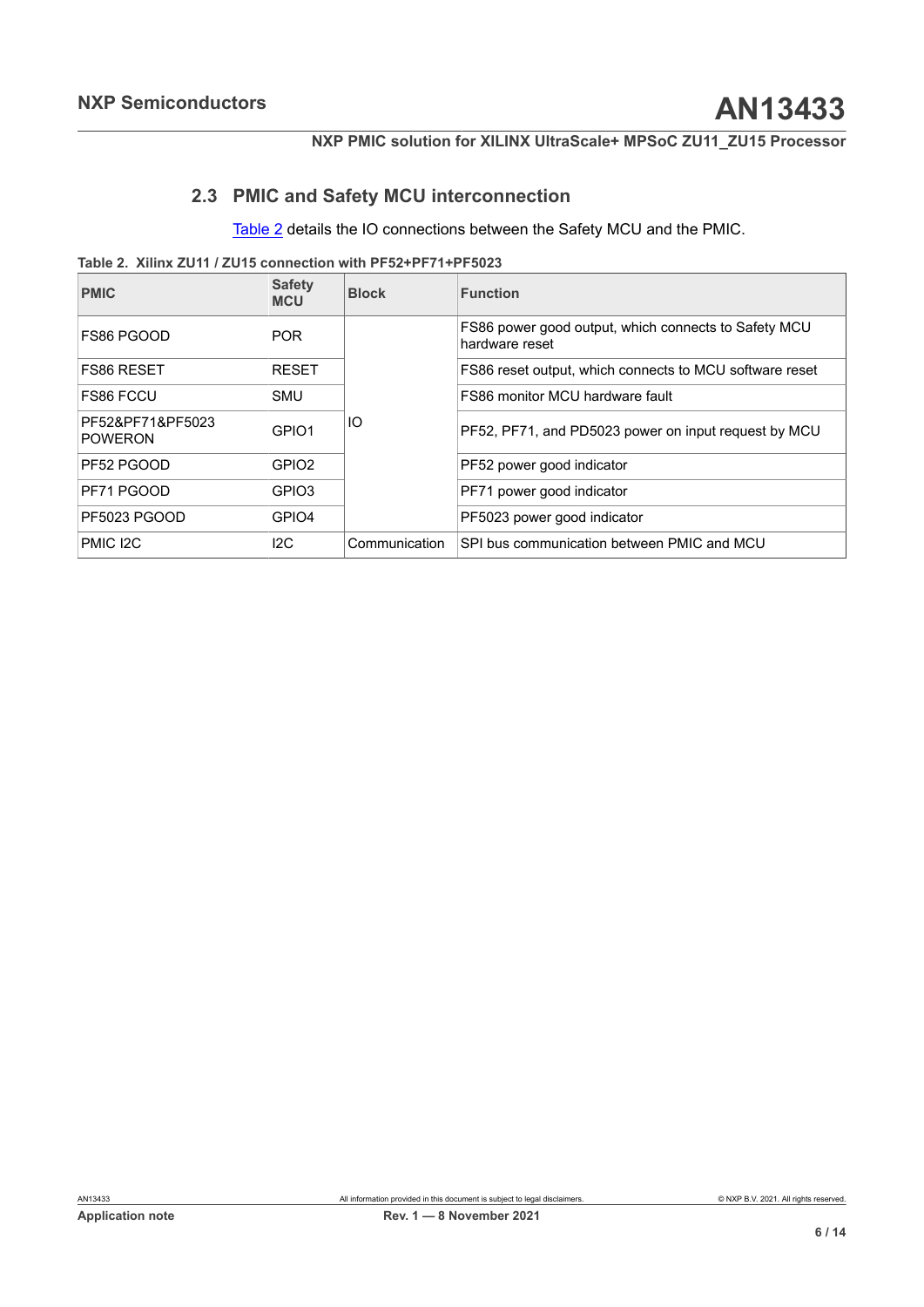## <span id="page-6-1"></span>**3 Functional safety**

Functional safety is normally required for autonomous driving applications. One typical architecture, using ASIL-D and ASIL-B domains, is shown in [Figure 2.](#page-6-0) In this architecture, an FS86 and a Safety MCU combine to form the ASIL-D domain, and a PF series PMIC with ZU11 / ZU15 form the ASIL-B domain.

The FS86 is an ASIL-D-ready PMIC, and PF52, PF71 and PF5023 are ASIL-B-ready. The NXP PMICs listed here are developed in compliance with the IOS26262 standard, and are appropriate for this architecture.

For customers who need a PF series PMIC with a ZU11 / ZU15 domain for ASIL-C or ASIL-D levels, the Extended Voltage Monitoring capability of the FS86 (VMONx) can be used to monitor and diagnose PMIC output voltage.

<span id="page-6-0"></span>

**Figure 2. ASIL-D/B functional safety operation for Xilinx ZU11 / ZU15**

The FS86 family and PF series devices implement embedded safety mechanisms that include these functional safety features:

- **• Independent voltage monitoring and fault detection**: PMICs feature independent fault monitoring per regulator. Three types of faults, undervoltage (UV), overvoltage (OV), and current limit (ILIM), are monitored by the PMIC fault monitor block. The PMIC can indicate the output state per regulator through PGOOD.
- **• I2C CRC and write protection**:*I2C secure write protection protects the secure registers against faulty operation using a dedicated safety mechanism.*
- **• Analog built-in self-test (ABIST)**: When power to the system is turned on, the PMICs automatically test all output voltage monitors prior to the power up sequence. ABIST checks the state of the voltage monitoring block (OV/UV) per regulator, whether it's normal or not. If a failure on the OV/UV monitor is detected during ABIST, the PMIC will assert the corresponding ABIST flags.
- **• VIN OVLO function**All NXP PMICs feature a Voltage In, Over Voltage Lockout (VIN\_OVLO) circuit to monitor the main input supply of the PMIC. The PMIC monitors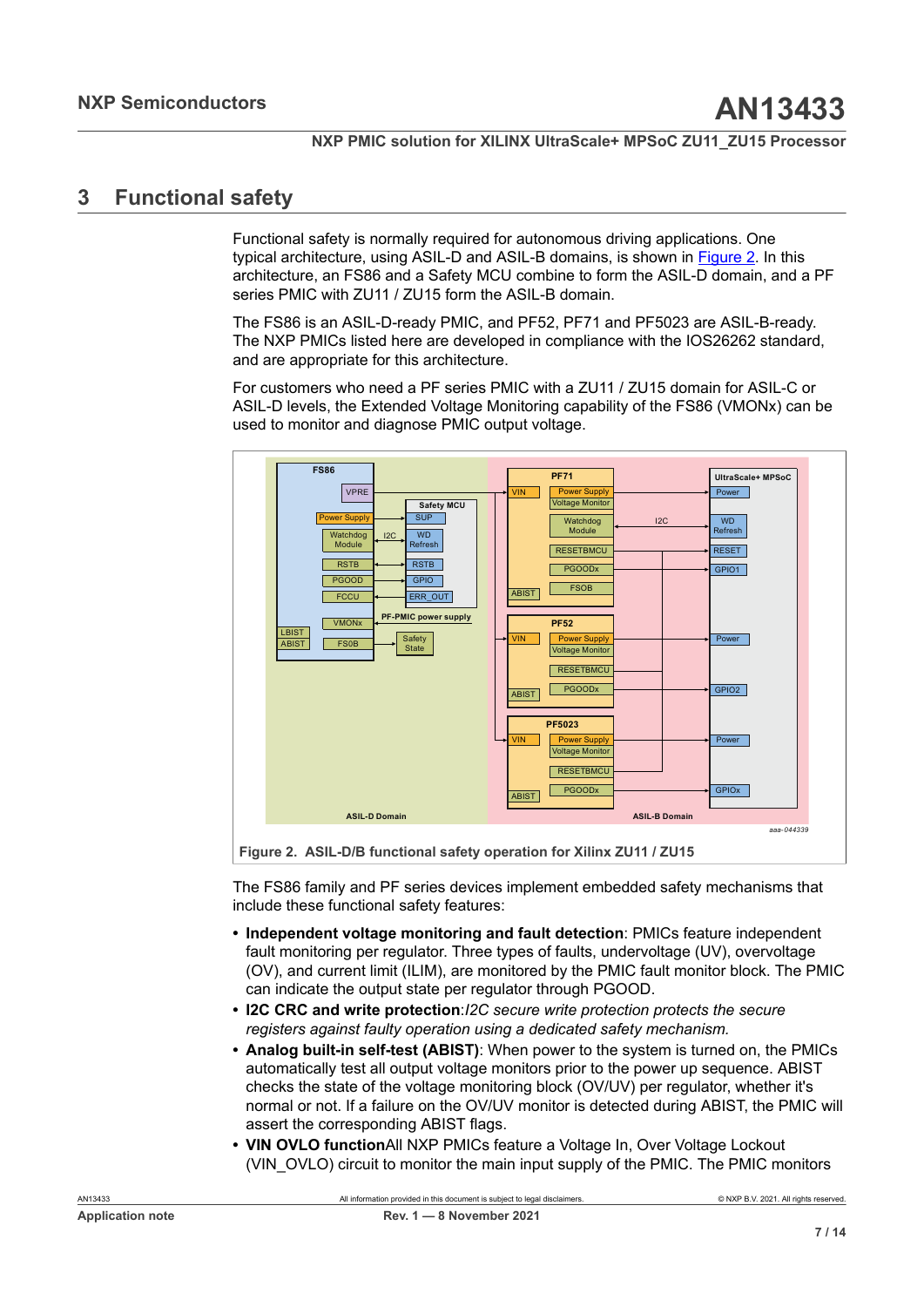its input voltage, and can initiate a power down sequence when a VIN\_OVLO is detected in the system.

- **• Functional safety output**: When a critical fault is detected by the PMIC, such as an incorrect regulator output or watchdog (WD) failure, the Fail-Safe Output 0 (FS0B) pin from FS86 is used to transition the system into a safe state.
- **• Logic build-in self-test (LBIST, FS86 only):** LBIST verifies the correct functionality of the safety logic monitoring. FS86 performs LBIST after power on or upon wakeup from Standby mode.
- **• External voltage monitor (FS86 only)**: The FS86 can monitor up to ten voltages, including FS86 supply rails or system PF device regulators. Depending on the safety requirements, voltage monitoring (VMON) can be used to monitor PF device(s), to reach the ASIL-D safety level for the system.
- **• MCU failure monitoring (FS86 only)**: The FS86 features FCCU1/2, two input pins in charge of monitoring hardware failures of the safety MCU. Fault Collection and Control Unit (FCCU) pins can be connected to the Fault output I/O of MCU. When the FS86 detects a hardware failure from MCU through FCCU, the FS86 FS0B\RSTB pin can be asserted.
- **• External IC monitoring (FS86 only)**: The FS86 features the ERRMON input pin, in charge of monitoring an external safety IC on the application.
- **• Challenger watchdog monitoring (FS86 only)**: The challenger watchdog function is based on a question/answer strategy to monitor the safety MCU.

## <span id="page-7-0"></span>**4 Schematics**

[Figure 3](#page-8-0) to [Figure 5](#page-9-0) show MPSoC ZU11 / 15 application power solution schematics based on NXP PMICs.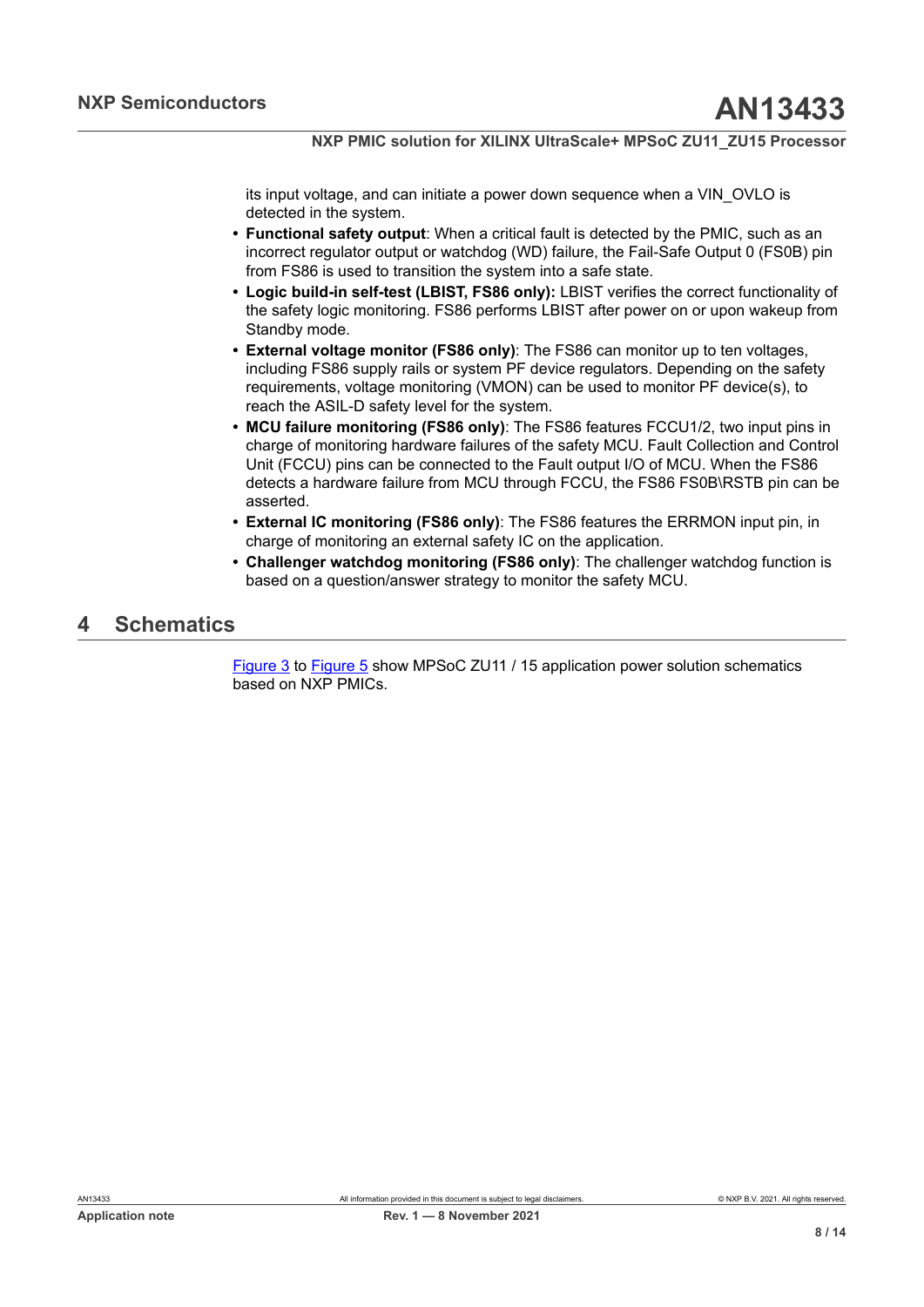

<span id="page-8-0"></span>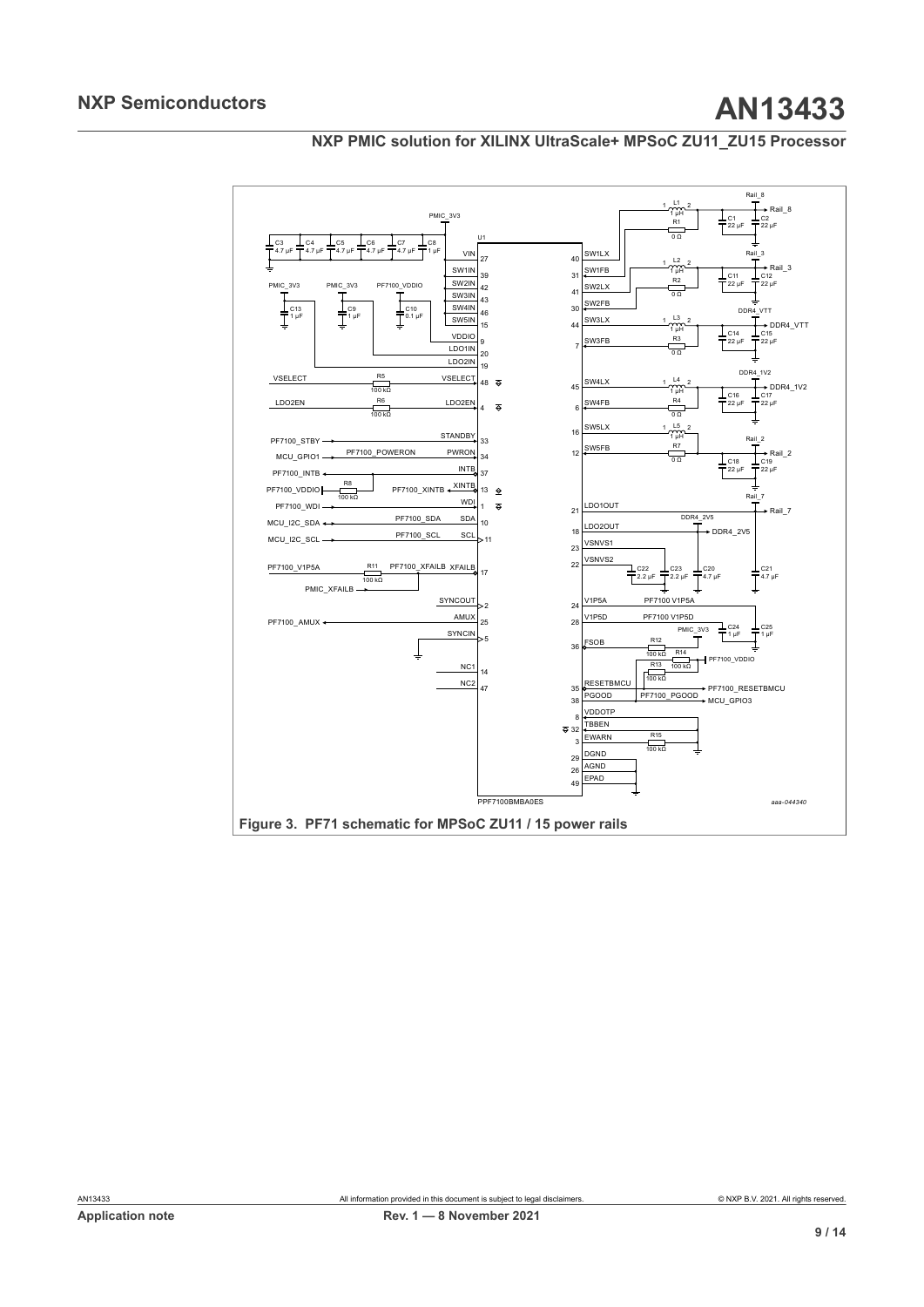<span id="page-9-1"></span>

<span id="page-9-0"></span>

### **Bill of Materials**

[Table](#page-10-0) 3 provides a list of the recommended components on a ZU11 / 15 power solution with NXP PMICs. The components are listed with an example part number. Equivalent components may be used.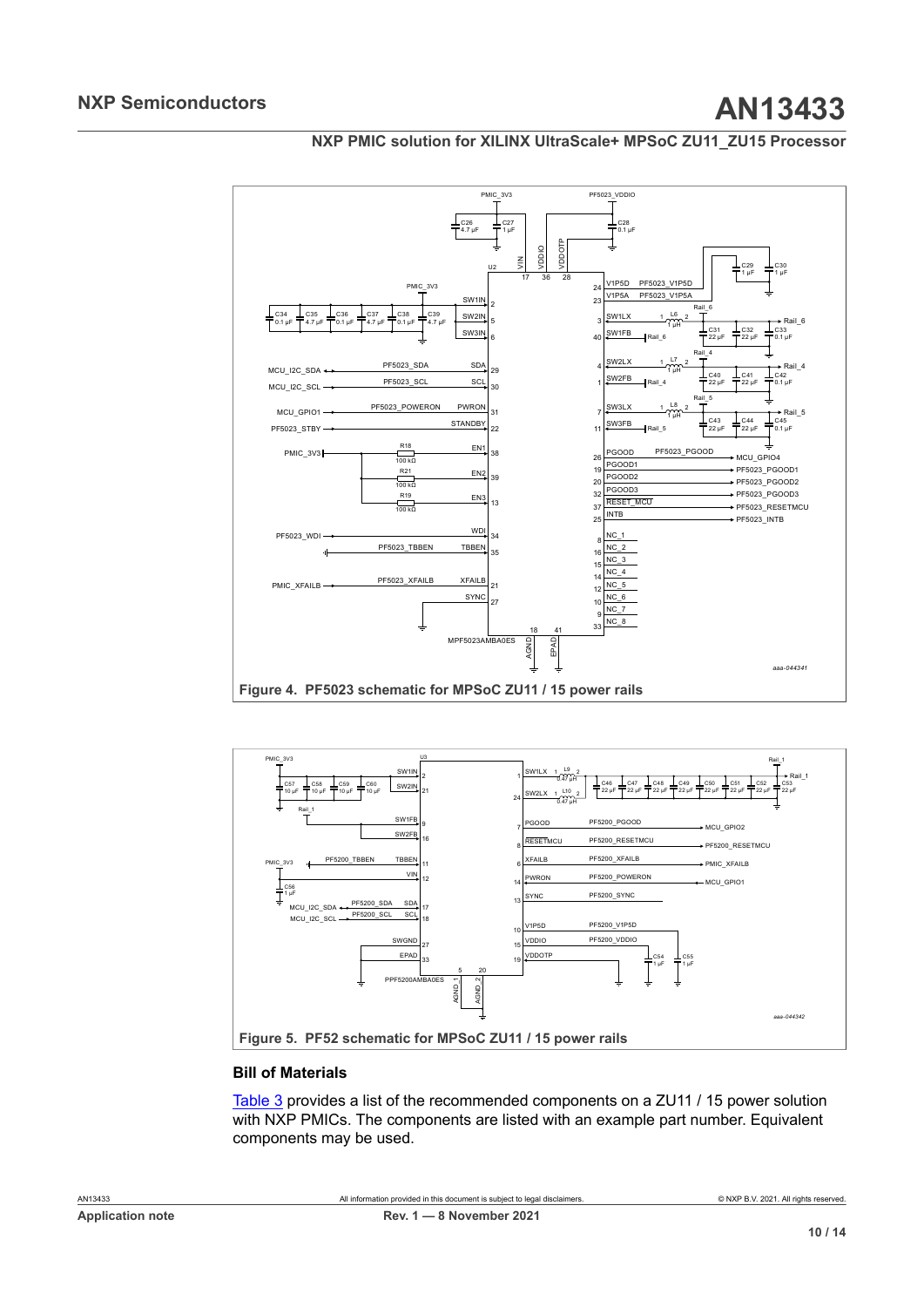<span id="page-10-0"></span>

| Value         | Qty            | <b>Part Number</b>     | <b>Description</b>                                           | Vendor                                  | Component                     |
|---------------|----------------|------------------------|--------------------------------------------------------------|-----------------------------------------|-------------------------------|
| n/a           |                | $1$   PF71             | Power management IC                                          | <b>NXP</b>                              | <b>PMIC</b>                   |
| n/a           |                | 1 PF5023               | Power management IC                                          | <b>NXP</b>                              | <b>PMIC</b>                   |
| n/a           |                | $1$ PF52               | Power management IC                                          | <b>NXP</b>                              | <b>PMIC</b>                   |
| $4.7 \mu F$   |                | 11 GRM188C71C475KE21   | CAP CER 4.7 µF 16 V 10%<br>X7S 0603                          | <b>MURATA</b>                           | Input and Output<br>capacitor |
| $22 \mu F$    |                | 24 GRT21BC81A226ME13   | CAP CER 22 µF 10 V 20%<br>X6S AEC-Q200 0805                  | <b>MURATA</b>                           | Input and Output<br>capacitor |
| $0.1 \mu F$   |                | 8 GCM155R71C104KA55D   | CAP CER 0.1 µF 16 V 10%<br>X7R AEC-Q200 0402                 | <b>MURATA</b>                           | Filter capacitor              |
| $1 \mu H$     |                | 8 TFM252012ALMA1R0MTAA | IND PWR 1.0 $\mu$ H@1 MHZ<br>4.7 A 20% AEC-Q200 SMD          | <b>TDK</b>                              | <b>Buck inductor</b>          |
| $0.47$ µH     |                | 2 VCHA042A-R47MS6      | IND PWR 0.47 µH@100<br>kHZ 10.6 A 20% AEC-Q200<br><b>SMD</b> | <b>CYNTEC</b>                           | <b>Buck inductor</b>          |
| $1 \mu F$     |                | 11 GCM155C71A105KE38D  | CAP CER 1 µF 10 V 10%<br>X7S AEC-Q200 0402                   | <b>MURATA</b>                           | Input capacitor               |
| 100 $K\Omega$ | 11             | CRCW0603100KJNEA       | RES MF 100 KΩ 1/10 W<br>5% AEC-Q200 0603                     | <b>VISHAY</b><br><b>INTERTECHNOLOGY</b> | Pull up resistor              |
| $10 \mu F$    |                | 4 CGA4J1X7R0J106K125AC | CAP CER 10 µF 6.3 V 10%<br>X7R AEC-Q200 0805                 | <b>TDK</b>                              | Input capacitor               |
| $\mathbf{0}$  | 5              | ERJ-3GEY0R00V          | RES MF ZERO OHM 1/10<br>W -- AEC-Q200 0603                   | <b>PANASONIC</b>                        | Short-circuit resistor        |
| $2.2 \mu F$   | $\overline{2}$ | GRT155C71A225KE13      | CAP CER 2.2 µF 10 V 10%<br>X7S AEC-Q200 0402                 | <b>MURATA</b>                           | Output capacitor              |

### **Resources**

- 1. **PF5023 product summary page** [https://www.nxp.com/products/power-management/](https://www.nxp.com/products/power-management/pmics-and-sbcs/pmics/multi-channel-3-pmic-for-automotive-applications-3-high-power-fit-for-asil-b-safety-level:PF5023) [pmics-and-sbcs/pmics/multi-channel-3-pmic-for-automotive-applications-3-high](https://www.nxp.com/products/power-management/pmics-and-sbcs/pmics/multi-channel-3-pmic-for-automotive-applications-3-high-power-fit-for-asil-b-safety-level:PF5023)[power-fit-for-asil-b-safety-level:PF5023](https://www.nxp.com/products/power-management/pmics-and-sbcs/pmics/multi-channel-3-pmic-for-automotive-applications-3-high-power-fit-for-asil-b-safety-level:PF5023)
- 2. **PF7100 product summary page** <https://www.nxp.com/PF7100>
- 3. **PF52 product summary page** [https://www.nxp.com/PF5200](https://www.nxp.com/products/power-management/pmics-and-sbcs/pmics/dual-channel-pmic-for-automotive-applications-2-high-efficient-lvbuck-fit-for-asil-b-safety-level:PF5200)
- 4. **FS86:** Engineering samples are ready. Customers can contact their NXP representatives to request documents and samples related to FS86. Also see [https://](https://www.nxp.com/products/power-management/pmics-and-sbcs/safety-sbcs/safety-system-basis-chip-for-domain-controller-fit-for-asil-b-and-d:FS86) [www.nxp.com/products/power-management/pmics-and-sbcs/safety-sbcs/safety](https://www.nxp.com/products/power-management/pmics-and-sbcs/safety-sbcs/safety-system-basis-chip-for-domain-controller-fit-for-asil-b-and-d:FS86)[system-basis-chip-for-domain-controller-fit-for-asil-b-and-d:FS86](https://www.nxp.com/products/power-management/pmics-and-sbcs/safety-sbcs/safety-system-basis-chip-for-domain-controller-fit-for-asil-b-and-d:FS86)
- 5. **Power Management community** [https://community.nxp.com/community/Power-](https://community.nxp.com/community/Power-Management)**[Management](https://community.nxp.com/community/Power-Management)**
- 6. **BYLink System Power Platform** [https://www.nxp.com/BYLink](https://www.nxp.com/products/product-information/bylink-system-power-platform:BYLINK)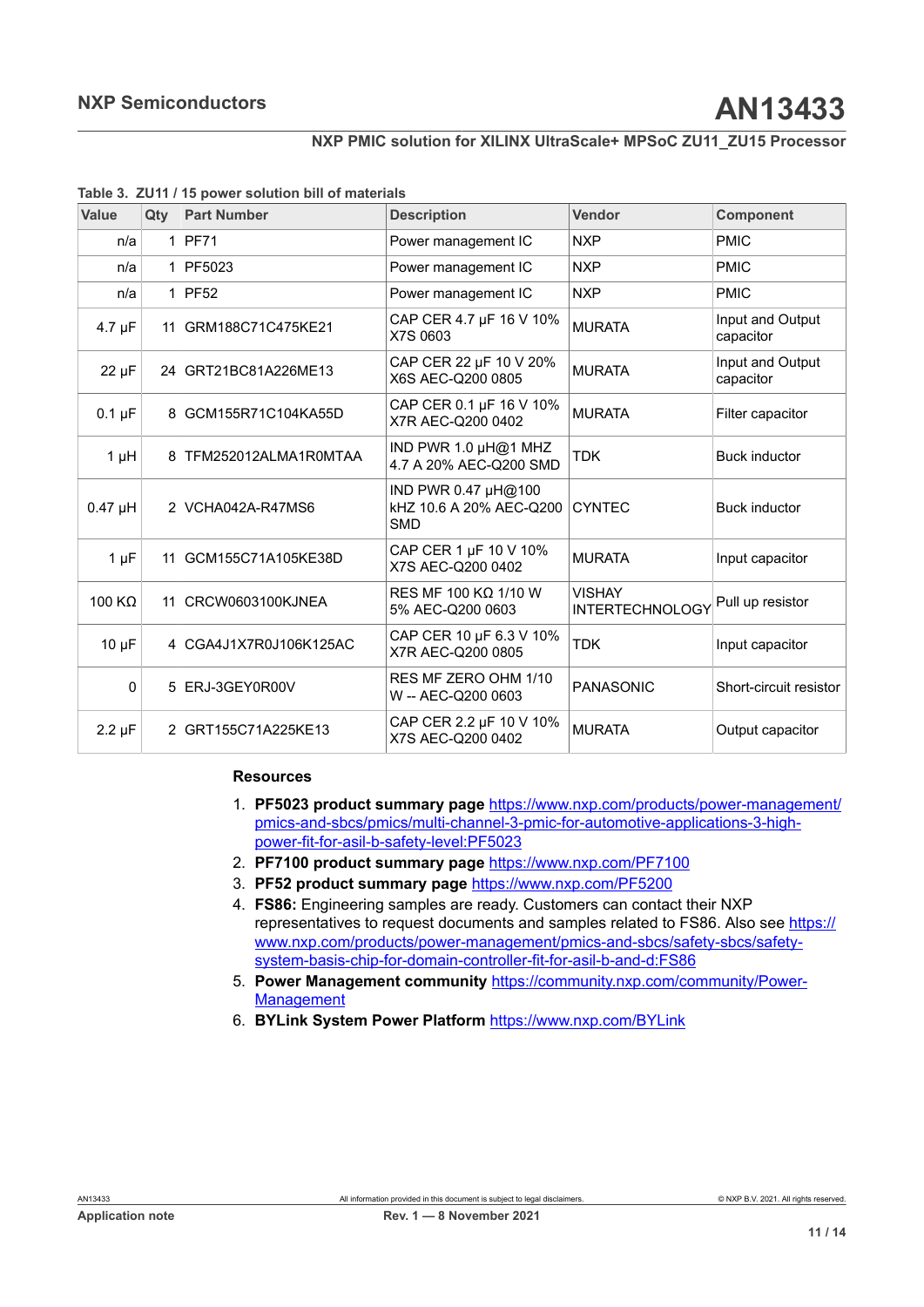## <span id="page-11-0"></span>**5 Legal information**

## **5.1 Definitions**

**Draft** — A draft status on a document indicates that the content is still under internal review and subject to formal approval, which may result in modifications or additions. NXP Semiconductors does not give any representations or warranties as to the accuracy or completeness of information included in a draft version of a document and shall have no liability for the consequences of use of such information.

## **5.2 Disclaimers**

**Limited warranty and liability** — Information in this document is believed to be accurate and reliable. However, NXP Semiconductors does not give any representations or warranties, expressed or implied, as to the accuracy or completeness of such information and shall have no liability for the consequences of use of such information. NXP Semiconductors takes no responsibility for the content in this document if provided by an information source outside of NXP Semiconductors. In no event shall NXP Semiconductors be liable for any indirect, incidental, punitive, special or consequential damages (including - without limitation - lost profits, lost savings, business interruption, costs related to the removal or replacement of any products or rework charges) whether or not such damages are based on tort (including negligence), warranty, breach of contract or any other legal theory. Notwithstanding any damages that customer might incur for any reason whatsoever, NXP Semiconductors' aggregate and cumulative liability towards customer for the products described herein shall be limited in accordance with the Terms and conditions of commercial sale of NXP Semiconductors.

**Right to make changes** — NXP Semiconductors reserves the right to make changes to information published in this document, including without limitation specifications and product descriptions, at any time and without notice. This document supersedes and replaces all information supplied prior to the publication hereof.

**Applications** — Applications that are described herein for any of these products are for illustrative purposes only. NXP Semiconductors makes no representation or warranty that such applications will be suitable for the specified use without further testing or modification. Customers are responsible for the design and operation of their applications and products using NXP Semiconductors products, and NXP Semiconductors accepts no liability for any assistance with applications or customer product design. It is customer's sole responsibility to determine whether the NXP Semiconductors product is suitable and fit for the customer's applications and products planned, as well as for the planned application and use of customer's third party customer(s). Customers should provide appropriate design and operating safeguards to minimize the risks associated with their applications and products. NXP Semiconductors does not accept any liability related to any default, damage, costs or problem which is based on any weakness or default in the customer's applications or products, or the application or use by customer's third party customer(s). Customer is responsible for doing all necessary testing for the customer's applications and products using NXP Semiconductors products in order to avoid a default of the applications and the products or of the application or use by customer's third party customer(s). NXP does not accept any liability in this respect

**Terms and conditions of commercial sale** — NXP Semiconductors products are sold subject to the general terms and conditions of commercial sale, as published at http://www.nxp.com/profile/terms, unless otherwise agreed in a valid written individual agreement. In case an individual agreement is concluded only the terms and conditions of the respective agreement shall apply. NXP Semiconductors hereby expressly objects to applying the customer's general terms and conditions with regard to the purchase of NXP Semiconductors products by customer.

**Suitability for use in automotive applications** — This NXP product has been qualified for use in automotive applications. If this product is used by customer in the development of, or for incorporation into, products or services (a) used in safety critical applications or (b) in which failure could lead to death, personal injury, or severe physical or environmental damage (such products and services hereinafter referred to as "Critical Applications"), then customer makes the ultimate design decisions regarding its products and is solely responsible for compliance with all legal, regulatory, safety, and security related requirements concerning its products, regardless of any information or support that may be provided by NXP. As such, customer assumes all risk related to use of any products in Critical Applications and NXP and its suppliers shall not be liable for any such use by customer. Accordingly, customer will indemnify and hold NXP harmless from any claims, liabilities, damages and associated costs and expenses (including attorneys' fees) that NXP may incur related to customer's incorporation of any product in a Critical Application.

**Export control** — This document as well as the item(s) described herein may be subject to export control regulations. Export might require a prior authorization from competent authorities.

**Translations** — A non-English (translated) version of a document is for reference only. The English version shall prevail in case of any discrepancy between the translated and English versions.

**Security** — Customer understands that all NXP products may be subject to unidentified or documented vulnerabilities. Customer is responsible for the design and operation of its applications and products throughout their lifecycles to reduce the effect of these vulnerabilities on customer's applications and products. Customer's responsibility also extends to other open and/or proprietary technologies supported by NXP products for use in customer's applications. NXP accepts no liability for any vulnerability. Customer should regularly check security updates from NXP and follow up appropriately. Customer shall select products with security features that best meet rules, regulations, and standards of the intended application and make the ultimate design decisions regarding its products and is solely responsible for compliance with all legal, regulatory, and security related requirements concerning its products, regardless of any information or support that may be provided by NXP. NXP has a Product Security Incident Response Team (PSIRT) (reachable at PSIRT@nxp.com) that manages the investigation, reporting, and solution release to security vulnerabilities of NXP products.

**Suitability for use in automotive applications** — This NXP product has been qualified for use in automotive applications. It has been developed in accordance with ISO 26262, and has been ASIL-classified accordingly. If this product is used by customer in the development of, or for incorporation into, products or services (a) used in safety critical applications or (b) in which failure could lead to death, personal injury, or severe physical or environmental damage (such products and services hereinafter referred to as "Critical Applications"), then customer makes the ultimate design decisions regarding its products and is solely responsible for compliance with all legal, regulatory, safety, and security related requirements concerning its products, regardless of any information or support that may be provided by NXP. As such, customer assumes all risk related to use of any products in Critical Applications and NXP and its suppliers shall not be liable for any such use by customer. Accordingly, customer will indemnify and hold NXP harmless from any claims, liabilities, damages and associated costs and expenses (including attorneys' fees) that NXP may incur related to customer's incorporation of any product in a Critical Application.

## **5.3 Trademarks**

Notice: All referenced brands, product names, service names and trademarks are the property of their respective owners.

**NXP** — wordmark and logo are trademarks of NXP B.V.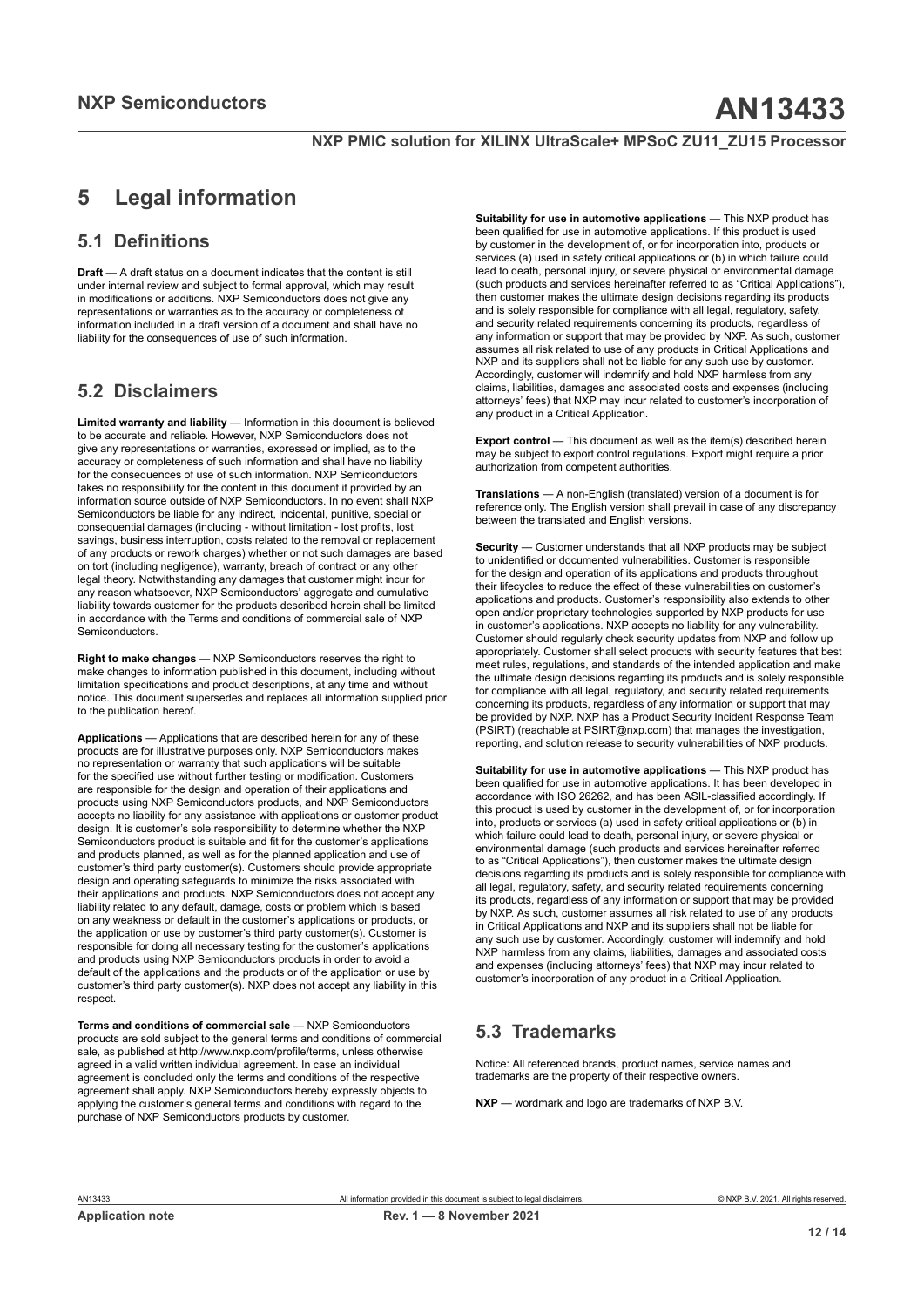[power rails .......................................................10](#page-9-0)

**NXP PMIC solution for XILINX UltraScale+ MPSoC ZU11\_ZU15 Processor**

## **Tables**

| Tab. 1.        | NXP PMIC output power configuration for  | Tab. 2.<br>Tab. 3. | Xilinx ZU11 / ZU15 connection with<br>ZU11 / 15 power solution bill of materials  11 |
|----------------|------------------------------------------|--------------------|--------------------------------------------------------------------------------------|
| <b>Figures</b> |                                          |                    |                                                                                      |
| Fig. 1.        | Typical NXP PMIC solution for ZU11 /     | Fig. 4.            | PF5023 schematic for MPSoC ZU11 / 15                                                 |
| Fig. 2.        | ASIL-D/B functional safety operation for | Fig. 5.            | PF52 schematic for MPSoC ZU11 / 15                                                   |

Xilinx ZU11 / ZU15 [............................................](#page-6-0) 7

[power rails .........................................................9](#page-8-0)

[Fig. 3.](#page-8-0) PF71 [schematic](#page-8-0) for MPSoC ZU11 / 15